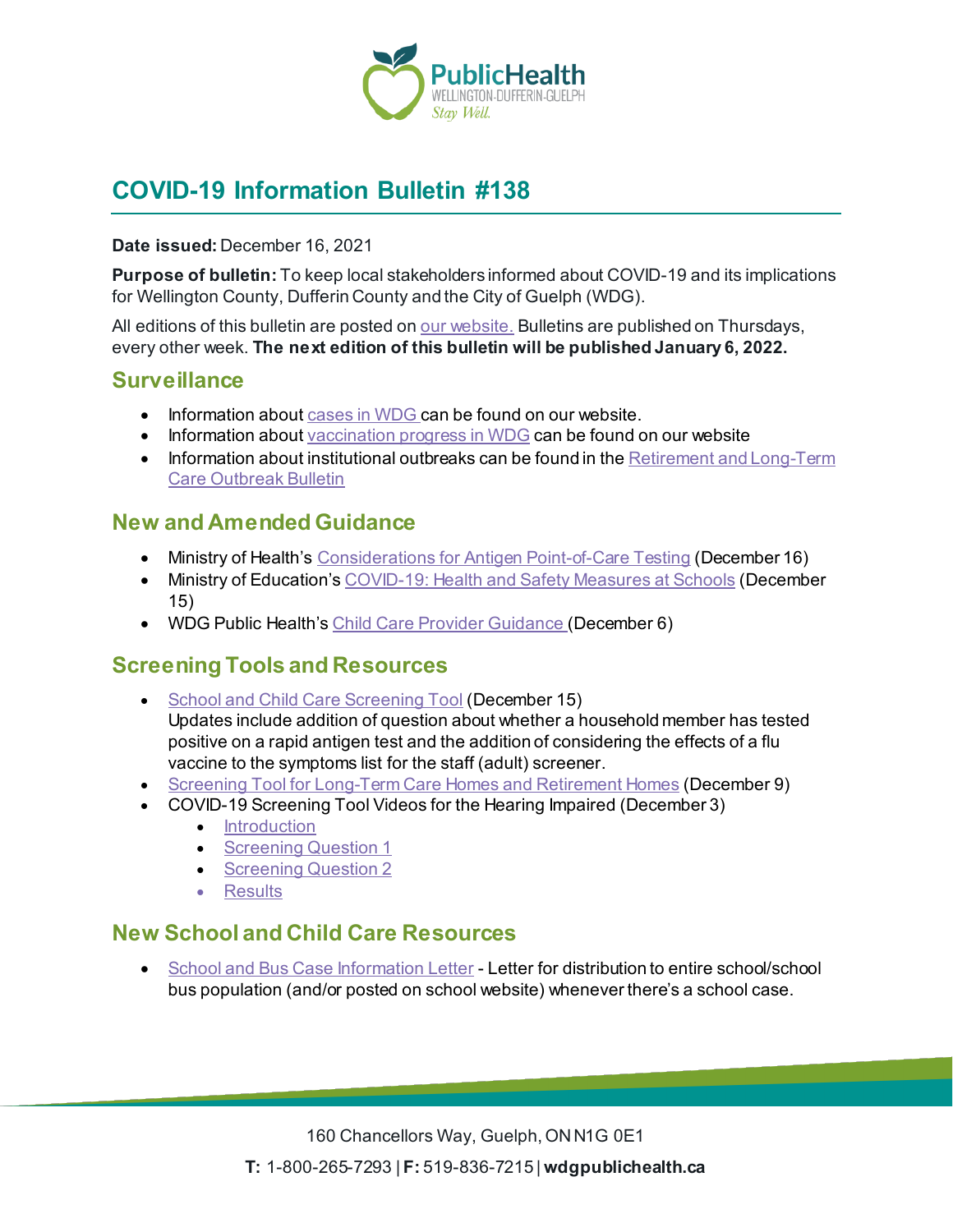

- [COVID-19 School Staff Exposure Self Risk Assessment Tool](https://wdgpublichealth.ca/sites/default/files/covid-19_school_staff_exposure_self_risk_assessment_tool.pdf) A self-risk assessment tool to determine high vs low risk exposure for school staff who may have had close contact with a student/staff who tested positive for COVID-19.
- [COVID-19 Case and High-Risk Contact \(HRC\) Letter](https://wdgpublichealth.ca/sites/default/files/case_and_high-risk_contact_letter.pdf) Universal letter outlining all COVID-19 guidance used for positive cases and high-risk contacts.
- [Guidance Flow Chart for Isolation Requirements](https://wdgpublichealth.ca/sites/default/files/guidance_flow_chart_for_cases_hrc_and_household.pdf) Flow chart resource outlining guidance on isolation and testing requirements for positive cases, high risk contacts, and household members.

## **Instructions from the Medical Officer of Health to Employers**

Dr. Nicola Mercer, Medical Officer of Health and CEO of Wellington-Dufferin-Guelph Public Health has issued [a letter of instruction to persons responsible for a business or organization](https://wdgpublichealth.ca/news/dr-nicola-mercer-medical-officer-health-and-ceo-wellington-dufferin-guelph-public-health-has-0) requiring remote work for workers where reasonably possible effective Monday, December 20 until further notice. Please see the full [Letter of Instruction](https://wdgpublichealth.ca/news/dr-nicola-mercer-medical-officer-health-and-ceo-wellington-dufferin-guelph-public-health-has-0) for detailed definitions and **instructions** 

An [open letter from Dr. Matthew Tenenbaum, Associate Medical Officer of Health](https://wdgpublichealth.ca/news/open-letter-dr-matthew-tenenbaum-associate-medical-officer-health-%E2%80%93-keeping-workplaces-safe) was issued to employers prior to this letter of instruction emphasizing the importance of the measures employers are responsible for along with other important measures to reduce COVID-19 risks in the workplace. Please note that some of the recommendations in the Open Letter have become requirements under the Letter of Instruction.

## **COVID-19 Vaccine Booster Doses**

This week the [provincial government announced](https://news.ontario.ca/en/release/1001352/all-ontarians-18-eligible-for-covid-19-booster-appointments-at-three-month-interval) that individuals aged 50 and over are eligible to schedule their booster dose appointments three months (84 days) after their second dose. Please note that this interval of time after the second dose was reduced.

Starting Monday, December 20, 2021, individuals aged 18 and over will be eligible to schedule their booster dose appointment three months (84 days) after a second dose. Details about booster doses in Wellington, Dufferin and Guelph are available at: [wdgpublichealth.ca\booster](https://wdgpublichealth.ca/your-health/covid-19-information-public/covid-19-vaccine-information/third-booster-doses)[dose.](https://wdgpublichealth.ca/your-health/covid-19-information-public/covid-19-vaccine-information/third-booster-doses)

## **Capacity Limits in Certain Venues**

Effective December 18, Ontario intends to apply a 50 per cent capacity limit to certain indoor areas of venues with a usual capacity of 1,000 or more such as sports and entertainment facilities. For more information read th[e provincial media release](https://news.ontario.ca/en/release/1001352/all-ontarians-18-eligible-for-covid-19-booster-appointments-at-three-month-interval).

## **COVID-19 Vaccine Guidance and Resources**

- [COVID-19 Vaccine Third Dose Recommendations](https://www.health.gov.on.ca/en/pro/programs/publichealth/coronavirus/docs/vaccine/COVID-19_vaccine_third_dose_recommendations.pdf) (December 14)
- [COVID-19 Vaccine Information Sheet \(age 12+\)](https://www.health.gov.on.ca/en/pro/programs/publichealth/coronavirus/docs/vaccine/COVID-19_vaccine_info_sheet.pdf) (December 14)
- [What You Need to Know About Your COVID-19 Vaccine Appointment](https://www.health.gov.on.ca/en/pro/programs/publichealth/coronavirus/docs/vaccine/COVID-19_know_about_your_vaccine_appt.pdf) (December 13)
- [COVID-19 Vaccine Bulletin #39](https://wdgpublichealth.ca/sites/default/files/wdgph_covid-19_vaccine_bulletin_39_dec_9_2021.pdf) (December 9)
- [COVID-19 Vaccination Recommendations for Special Populations](https://www.health.gov.on.ca/en/pro/programs/publichealth/coronavirus/docs/vaccine/COVID-19_vaccination_rec_special_populations.pdf) (December 2)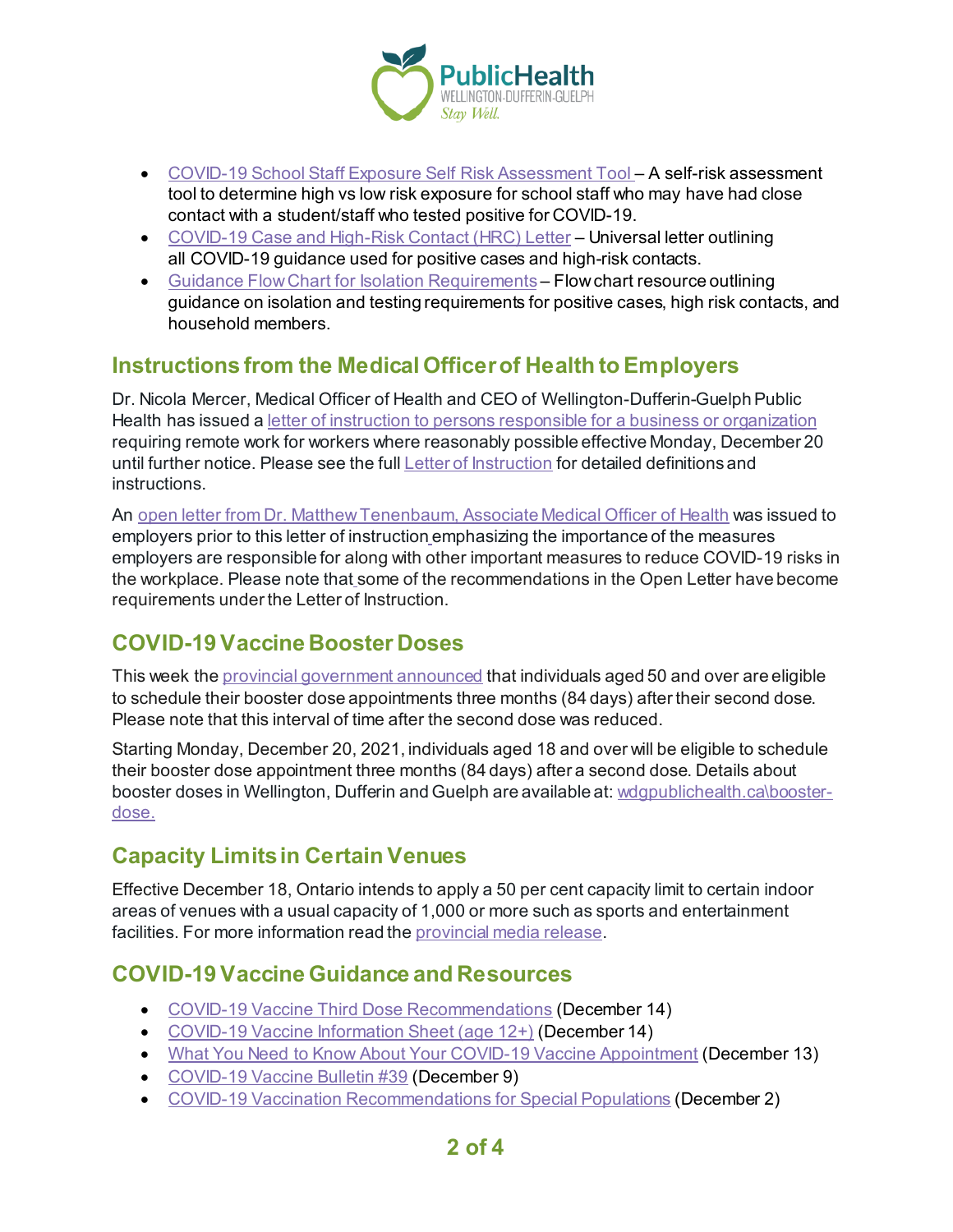

• [COVID-19 Vaccine Documents in Other Languages](https://www.health.gov.on.ca/en/pro/programs/publichealth/coronavirus/covid19_vaccine_languages.aspx)

## **Announcements and Changes to Services**

- On December 16, th[e Government of Ontario](https://news.ontario.ca/en/release/1001353/ontario-launching-holiday-pop-up-testing-blitz) announced the launch of a holiday testing blitz to offer rapid antigen tests to individuals free of charge at pop-up sites across the province.
- On December 10, th[e Government of Ontario](https://news.ontario.ca/en/release/1001327/ontario-taking-action-to-protect-against-omicron-variant) announced further proof of vaccination requirements.
- On December 10, th[e Government of Ontario](https://news.ontario.ca/en/release/1001315/ontario-investing-in-protections-for-residents-and-staff-in-congregate-care-settings) announced it is investing \$8.9 million to further protect residents and staff in congregate care settings from COVID-19.
- On December 10, [WDG Public Health](https://wdgpublichealth.ca/news/media-release-wdg-public-health-confirms-first-local-case-covid-19-omicron-variant) confirmed the first local case of COVID-19 Omicron variant.
- On December 7, the [Government of Canada](https://www.canada.ca/en/employment-social-development/news/2021/12/government-of-canada-will-require-employees-in-all-federally-regulated-workplaces-to-be-vaccinated-against-covid-19.html) announced it will require employees in all federally regulated workplaces to be vaccinated against COVID-19.
- On December 7, the [Government of Ontario](https://news.ontario.ca/en/release/1001296/ontario-extending-covid-19-paid-sick-days) announced it is extending its Worker Income Protection Benefit program, which provides paid sick days, until July 31, 2022.
- On December 7, the [Government of Ontario](https://news.ontario.ca/en/release/1001293/ontario-extending-pause-on-lifting-capacity-limits-in-remaining-settings-where-proof-of-vaccination-is-required) announced it is extending its pause on the lifting of capacity limits in remaining higher-risk settings where proof of vaccination is required.
- On December 3, the [Government of Canada](https://www.canada.ca/en/public-services-procurement/news/2021/12/government-of-canada-signs-agreements-for-covid-19-oral-antiviral-treatments.html) announced that it has signed agreements with Merck and Pfizer for access to their COVID-19 oral antiviral treatments.

## **Additional Resources**

- [How to Choose, Use and Care for a Mask](https://www.canada.ca/en/public-health/services/publications/diseases-conditions/covid-19-safely-use-non-medical-mask-face-covering.html) (December 16)
- [How to Make Your Mask Fit Properly](https://www.canada.ca/en/public-health/services/publications/diseases-conditions/covid-19-mask-fit-properly.html) (December 16)
- [Interim IPAC Recommendations for Use of Personal Protective Equipment for Care of](https://www.publichealthontario.ca/-/media/documents/ncov/updated-ipac-measures-covid-19.pdf?sc_lang=en&_cldee=ZGlhbmUuZHVya0B3ZGdwdWJsaWNoZWFsdGguY2E%3d&recipientid=contact-b54f85b8444be41180d400155d027703-3e2d53e1ae4744dabb71cfb24e84aabf&esid=9ffda0c9-7e5e-ec11-85e0-0050569e118f)  [Individuals with Suspect or Confirmed COVID-19](https://www.publichealthontario.ca/-/media/documents/ncov/updated-ipac-measures-covid-19.pdf?sc_lang=en&_cldee=ZGlhbmUuZHVya0B3ZGdwdWJsaWNoZWFsdGguY2E%3d&recipientid=contact-b54f85b8444be41180d400155d027703-3e2d53e1ae4744dabb71cfb24e84aabf&esid=9ffda0c9-7e5e-ec11-85e0-0050569e118f) (December 15)
- [At Home: Using Ventilation and Filtration to Reduce the Risk of Aerosol Transmission of](https://www.canada.ca/en/public-health/services/diseases/2019-novel-coronavirus-infection/guidance-documents/guide-home-ventilation-covid-19-pandemic.html) [COVID-19](https://www.canada.ca/en/public-health/services/diseases/2019-novel-coronavirus-infection/guidance-documents/guide-home-ventilation-covid-19-pandemic.html) (December 15)
- [COVID-19 Variant of Concern Omicron \(B.1.1.529\): Risk Assessment, December 7,](https://www.publichealthontario.ca/-/media/documents/ncov/voc/2021/12/covid-19-omicron-b11529-risk-assessment-dec-7.pdf?sc_lang=en)  [2021](https://www.publichealthontario.ca/-/media/documents/ncov/voc/2021/12/covid-19-omicron-b11529-risk-assessment-dec-7.pdf?sc_lang=en) (Published December 10)
- [COVID-19: Advice for Gatherings, Events and Celebrations](https://www.canada.ca/en/public-health/services/diseases/2019-novel-coronavirus-infection/prevention-risks/private-indoor-gatherings.html) (December 9)
- [Ventilation Helps Protect Against the Spread of COVID-19](https://www.canada.ca/en/public-health/services/publications/diseases-conditions/ventilation-helps-protect-against-spread-covid-19.html) (December 3)

## **Contact Information for Additional Support**

### **Provincial Vaccine Contact Centre**

Services are offered in 300 languages and include accessible services. For questions about COVID-19 vaccine, (not related to appointments or clinics) vaccine receipts, and vaccine passports:

- $\circ$  Call 1-833-943-3900
- $\circ$  Available 7 days a week, 8 a.m.  $-8$  p.m.